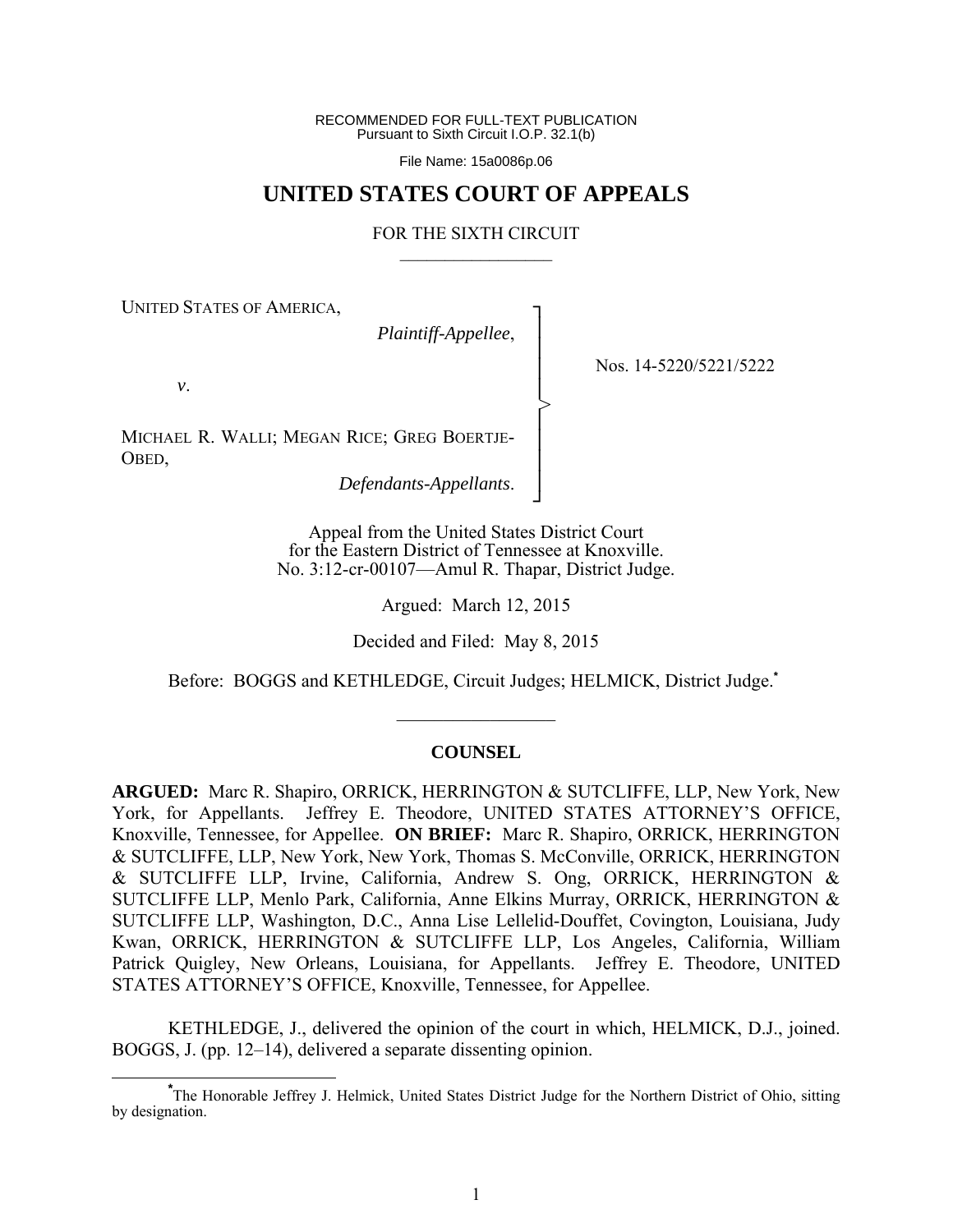# **OPINION**  $\frac{1}{2}$  ,  $\frac{1}{2}$  ,  $\frac{1}{2}$  ,  $\frac{1}{2}$  ,  $\frac{1}{2}$  ,  $\frac{1}{2}$  ,  $\frac{1}{2}$  ,  $\frac{1}{2}$  ,  $\frac{1}{2}$

 $\frac{1}{2}$  ,  $\frac{1}{2}$  ,  $\frac{1}{2}$  ,  $\frac{1}{2}$  ,  $\frac{1}{2}$  ,  $\frac{1}{2}$  ,  $\frac{1}{2}$  ,  $\frac{1}{2}$  ,  $\frac{1}{2}$ 

 KETHLEDGE, Circuit Judge. In the dark of night on July 28, 2012, in Oak Ridge, Tennessee, an 82 year-old nun and two Army veterans, ages 57 and 63, cut their way through four layers of fences and reached a building where the Department of Energy stores enriched uranium. There the trio spray-painted antiwar slogans, hung crime tape and banners with biblical phrases, splashed blood, and sang hymns. When a security guard finally arrived, the group offered him bread and read aloud a prepared message about "transform[ing] weapons into real life-giving alternatives to build true peace." Then the group surrendered to the guard's custody.

 The group's actions caused about \$8,000 of damage to government property. The government eventually charged them with trespassing in violation of 42 U.S.C. § 2278a(c) and injuring government property in violation of 18 U.S.C. § 1361. When the defendants refused to plead guilty to those charges, however, the government pulled the trespassing count (which was only a misdemeanor) and instead charged them with violating the peacetime provision of the Sabotage Act, 18 U.S.C. § 2155(a), which Congress enacted during World War II. That provision applies only if the defendant acted "with intent to injure, interfere with, or obstruct the national defense," and authorizes a sentence of up to 20 years. A jury convicted the defendants on the sabotage count and the injury-to-property count. On appeal, the defendants argue that, as a matter of law, they lacked the intent necessary to violate the Sabotage Act. We agree; and thus we reverse their sabotage convictions and remand for resentencing.

I.

 The relevant facts are undisputed. The Y-12 National Security Complex is located in Oak Ridge, Tennessee. Although the Department of Energy administers the facility, private contractors perform virtually all of its operations. The facility's missions are several: to manufacture certain components for nuclear weapons; to test the reliability of certain components for nuclear weapons; and to store highly enriched uranium, much of which is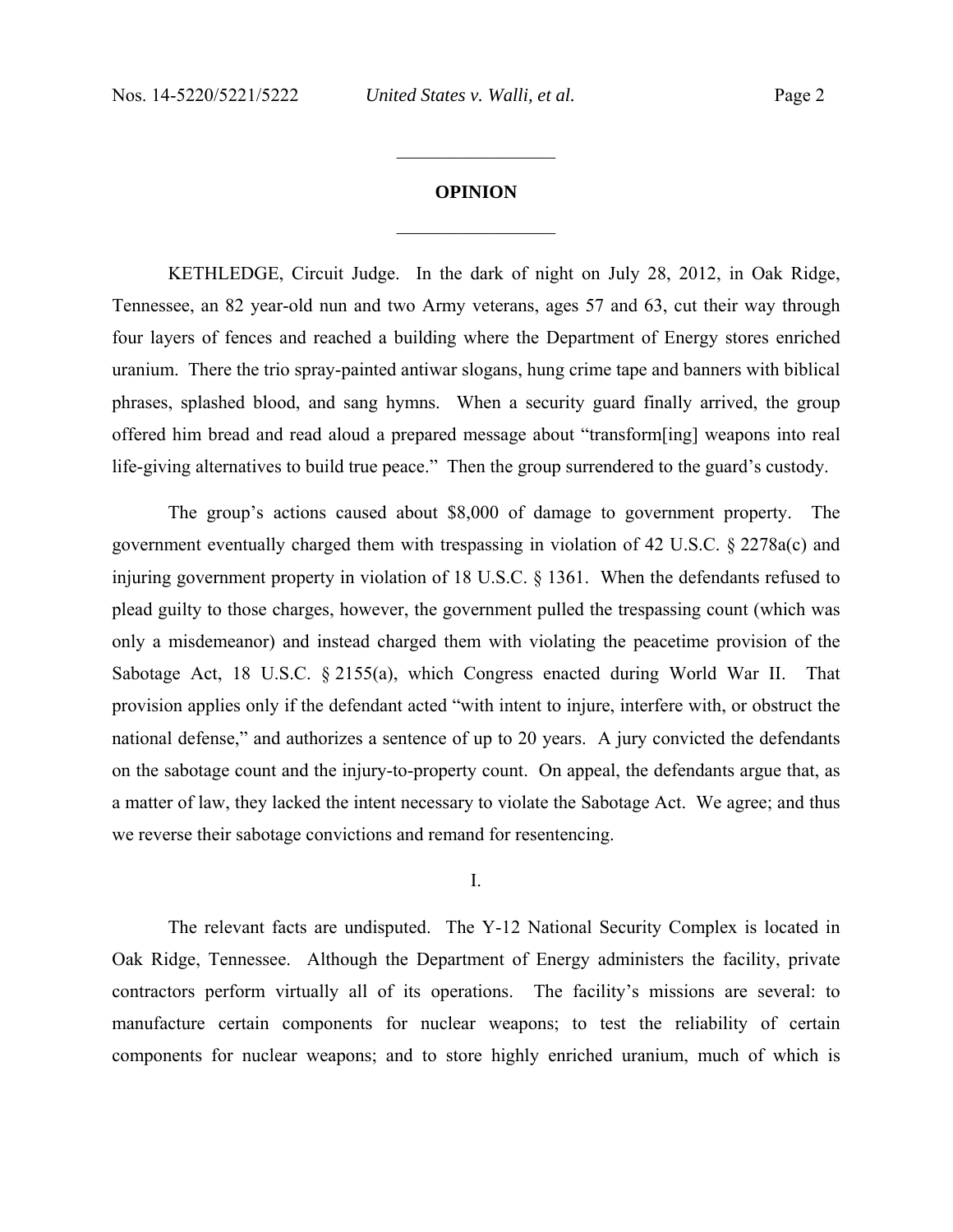eventually "down-blended" for civilian use. The facility is not used to store nuclear weapons and not otherwise used to manufacture them. No military operations are conducted there.

 The facility stores highly enriched uranium at a building called the HEUMF (Highly Enriched Uranium Materials Facility). That was where the defendants hung banners, spraypainted slogans, and so on. They also struck the corner of the building with small hammers. The group's activities delayed the arrival of a shipment scheduled to arrive that afternoon. The government also shut down the facility for 15 days while it investigated why its security systems had failed to prevent three unarmed citizens from penetrating four layers of fences and multiple "lethal force" zones to reach the HEUMF building.

 After the defendants' convictions, the district court sentenced Michael Walli and Greg Boertje-Obed (the Army veterans) to 62 months' imprisonment on each count and Megan Rice (the nun) to 35 months' imprisonment on each count, all to run concurrently. These appeals followed.

II.

### A.

 The defendants challenge the sufficiency of the evidence supporting their convictions under § 2155(a) of the Sabotage Act. That subsection provides:

Whoever, with intent to injure, interfere with, or obstruct the national defense of the United States, willfully injures, destroys, contaminates or infects, or attempts to so injure, destroy, contaminate or infect any national-defense material, national-defense premises, or national-defense utilities, shall be fined under this title or imprisoned not more than 20 years, or both[.]

The defendants concede that the government proved one element of this offense: that they "injure[d] . . . national-defense premises[.]" But the defendants dispute the other element, namely, that they acted "with intent to ... interfere with ... the national defense"—which is what the government argues it proved at trial. We must affirm the defendants' convictions if, based upon the evidence admitted at trial, any rational jury could find beyond a reasonable doubt that they acted with intent to interfere with the national defense when they injured Y-12's premises. *See Jackson v. Virginia*, 443 U.S. 307, 319 (1979).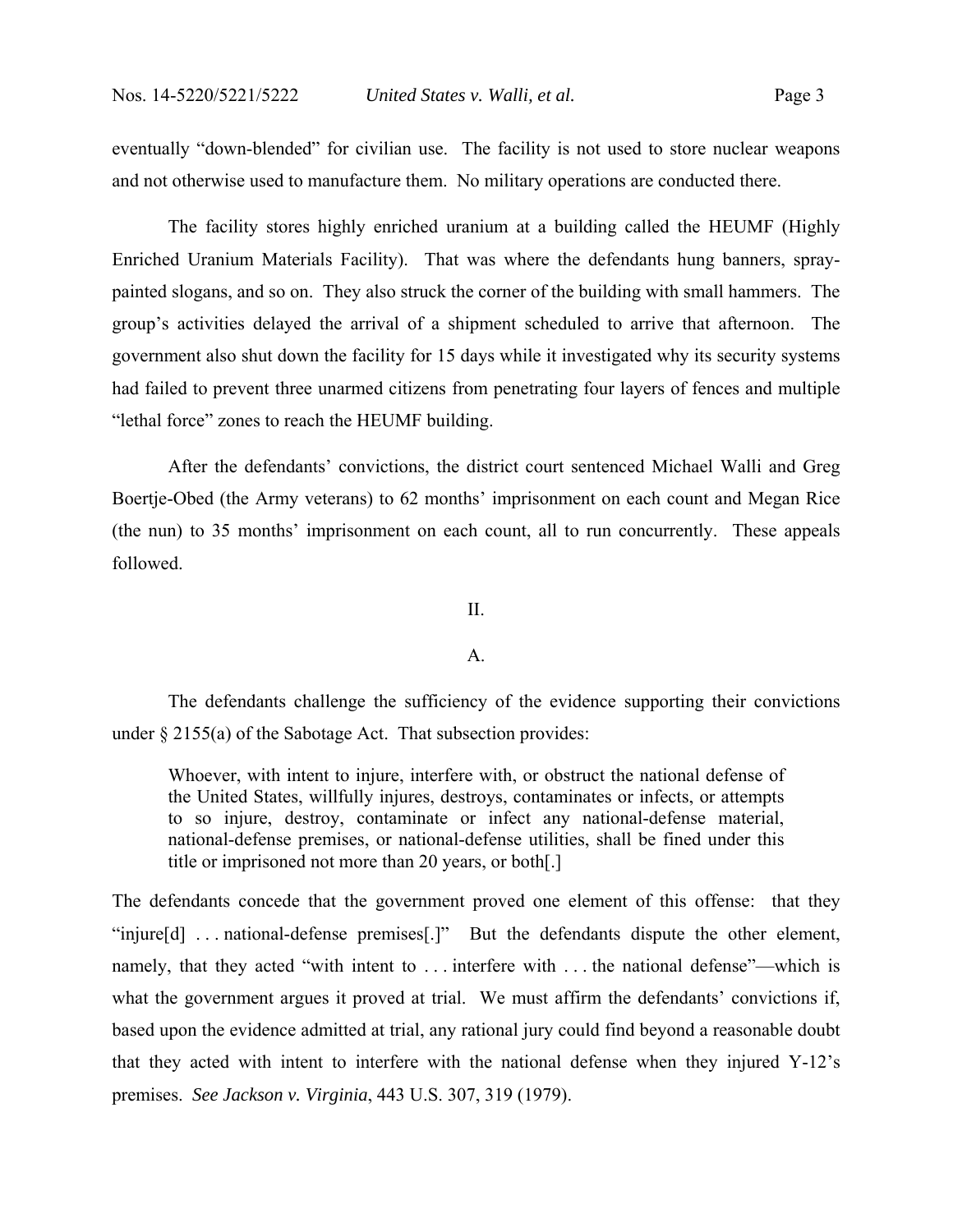The dispute is primarily legal rather than factual. As an initial matter, there is some confusion as to what "intent" means as used in this statute (and others). Per the "traditional view" of intent, a defendant intends a particular result under two circumstances: first, when he takes an action while consciously desiring that the action cause that result; and second, when he takes an action while knowing that the action is practically certain to cause that result. *See* 1 Wayne R. LaFave, Substantive Criminal Law § 5.2(a) (2d ed. 2014); *see also United States v. United States Gypsum Co.*, 438 U.S. 422, 445 (1978). As an example of the first scenario, "if *A*  shoots *B* at such a distance that his chances of killing him are small, but with the desire of killing him, he intends to kill him[.]" 1 LaFave § 5.2(a). As an example of the second, if *F* places a time-bomb on a plane to kill *G,* he intends to kill everyone on the plane. *Id.*

Per the "modern view" of intent, in slight contrast, a defendant intends a particular result only in the first scenario, *i.e.*, if he consciously desires it as a result of the prohibited action. *Id.*  § 5.2(b). In the second scenario—*i.e.,* when the defendant knows that his action is practically certain to have a particular result, but does not consciously desire it—he acts knowingly. *Id.*; *see also United States v. Ogden*, 685 F.3d 600, 604 (6th Cir. 2012) ("a defendant acts knowingly" when he is aware that a specified result "is practically certain to follow from his conduct") (internal quotation marks omitted).

Although these distinctions are helpful in analyzing this case, they make little difference to the outcome. For even under the modern view, a jury may *infer* that a defendant consciously desires a result if he "'knows that result is practically certain to follow from his conduct.'" *Gonzales v. Carhart*, 550 U.S. 124, 155 (2007) (quoting 1 LaFave § 5.2(a)). For purposes of the defendants' argument as to the sufficiency of the evidence, therefore, proof that they acted knowingly is proof enough that they acted intentionally. Hence the question before us is this: whether the jury could rationally find that, when the defendants cut their way into Y-12 and engaged in their protest activities there, they consciously desired to interfere with the national defense or knew that such interference was practically certain to result.

The answer to that question depends on what it means, for purposes of  $\S 2155(a)$ , to "interfere with . . . the national defense." We begin with the term "the national defense," which the Sabotage Act does not define. But the Supreme Court has defined that term for purposes of a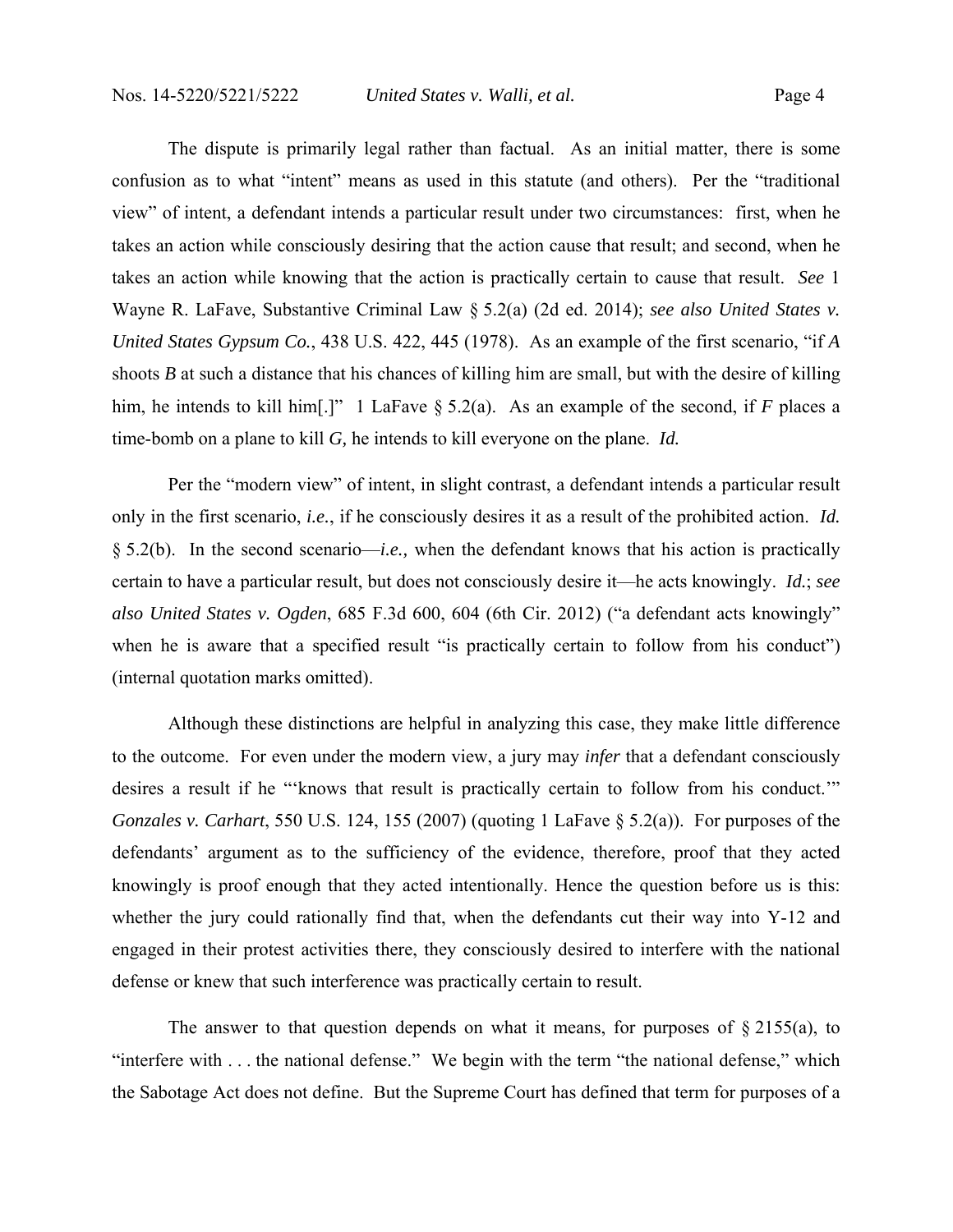companion statute, the Espionage Act (which likewise does not define it). In *Gorin v. United States*, 312 U.S. 19 (1941), the Court held that "the national defense" is "a generic concept of broad connotations, referring to the military and naval establishments and the related activities of national preparedness." *Id*. at 28 (internal quotation marks omitted). We think it best to adopt the Court's definition absent some good reason to reject it; and like the Tenth Circuit, we see none. *See United States v. Platte*, 401 F.3d 1176, 1190 (10th Cir. 2005); *see also United States v. Kabat*, 797 F.2d 580, 586 (8th Cir. 1986) (adopting the same definition).

 That said, the *Gorin* definition is so general (and thus vague) as to be of limited use for purposes of the Sabotage Act. It is hard to determine what amounts to "interference with" a "generic concept." What we need, within the bounds marked out in *Gorin*, is a more concrete conception of the national defense. But *Gorin* itself suggests a line of inquiry. To speak of "military establishments" and "related activities of national preparedness" raises the question: preparedness for what? The answer surely concerns military activity; but the Eighth Circuit has provided an answer even more specific. To begin, the national defense is a *function*—not a resource, object, or idea. *See Kabat*, 797 F.2d at 587 (interference with the national defense means interference with "the functioning of established military systems"). Specifically, "the national defense" refers to "*the nation's capacity to wage war and defend attacks*." *Id.* at 586 (emphasis added). Thus, to show some injury or interference with the national defense, it is not enough for the government to speak in terms of cut fences or delayed shipments or pens stolen from the Pentagon. What the government must establish, rather, is something functional: that the defendant's actions were either consciously meant or practically certain to impair the nation's capacity to wage war or defend against attack. *Id.*

 Two cases from the military courts illustrate what it takes to meet this standard. In *United States v. Johnson*, 24 M.J. 101 (Ct. Mil. App. 1987), an airman threw bolts into the air intakes of two RF-4 Phantoms—highly specialized reconnaissance jets whose mission was to serve as "eyes for the battlefield commander"—moments before their pilots powered up the engines. *Id.* at 102. The result, as Johnson had every reason to expect from a briefing two weeks before, was to inflict extensive damage to the aircrafts' engines, knocking them out of service for "an extended period of time[.]" *Id.* at 102-03. The Court of Military Appeals held that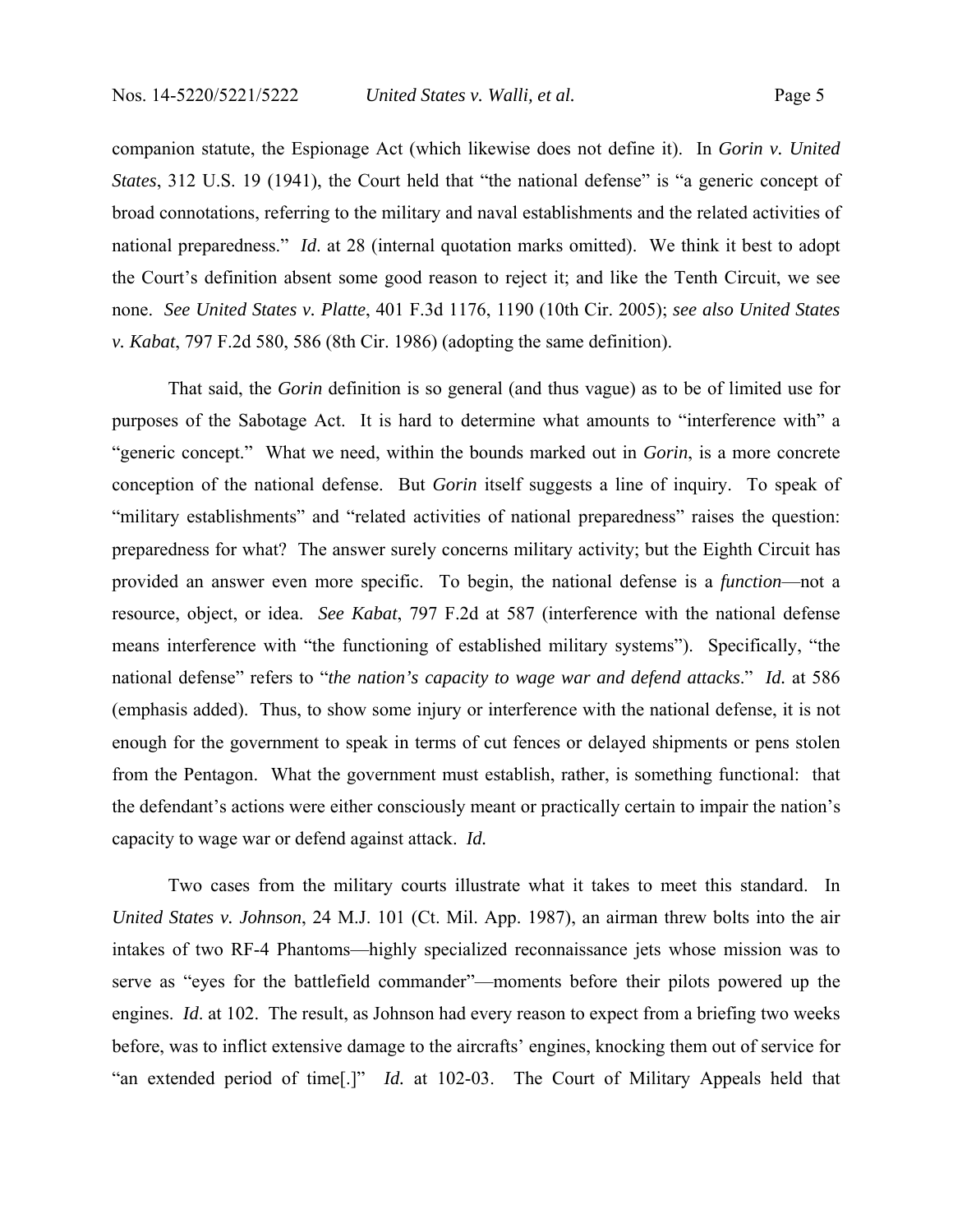Johnson's conduct amounted to sabotage, because "injury to the national defense" for purposes of § 2155(a) "includes injury to a combat aircraft[.]" *Id*. at 107. That Johnson's squadron was stationed in South Carolina did not change the outcome, because the squadron was available for "operational" use with NATO. *Id*. at 102.Similarly, in *United States v. Ortiz*, 25 M.J. 570 (Air Force Ct. Mil. Rev. 1987), the defendant purposely disabled a safety system for an F-15 Eaglean "air superiority fighter" and thus a "fast reaction device[,]" whose mission was to intercept potentially hostile aircraft (usually Soviet) as they approached U.S. airspace. *Id.* at 572. In *Ortiz*  the F-15 was stationed in Alaska, "at a forward base along our defensive perimeter[.]" *Id*. The aircraft was unarmed at the time of Ortiz's conduct, and out of service for only about an hour. But "testimony indicated that unarmed F-15s can ordinarily be armed and combat ready in 15 minutes[,]" *id*.; and the court observed that "when critical weapon systems are rendered useless for even a short time national security has been affected[.]" *Id*. at 571. The court therefore affirmed Ortiz's conviction under § 2155(a).

 The government has much less to work with here. Y-12 houses not a single weapon of any kind (other than the guards' firearms, presumably), much less any weapons whose brief incapacitation would affect the nation's ability to wage war or defend against attack. Nor does the facility manufacture any weapons. Instead it manufactures only components for them; and the government does not even venture to assert that the 15-day shutdown that resulted from the defendants' actions—much less the brief shutdown that was the foreseeable result of those actions—had any effect upon the size or effectiveness of the nation's nuclear arsenal. Nor, so far as the record reveals, were there any military units stationed at Y-12, much less any "fastreaction" ones whose distraction for an afternoon would have impaired the national defense.

 But the government argues that we should affirm the defendants' convictions under § 2155(a) for two reasons. The first is that the defendants knew that their intrusion into Y-12 "would elicit a vigorous response and cause a significant disruption to Y-12's operations." Gov't Br. 27. As an initial matter, the government implies that a mere "diversion of resources"—in the form of the guards' response to the intrusion, rather than continuing to do what they were doing before—amounts to interference with the national defense. To answer that suggestion on its own terms: responding to intrusions is what guards do, and thus not a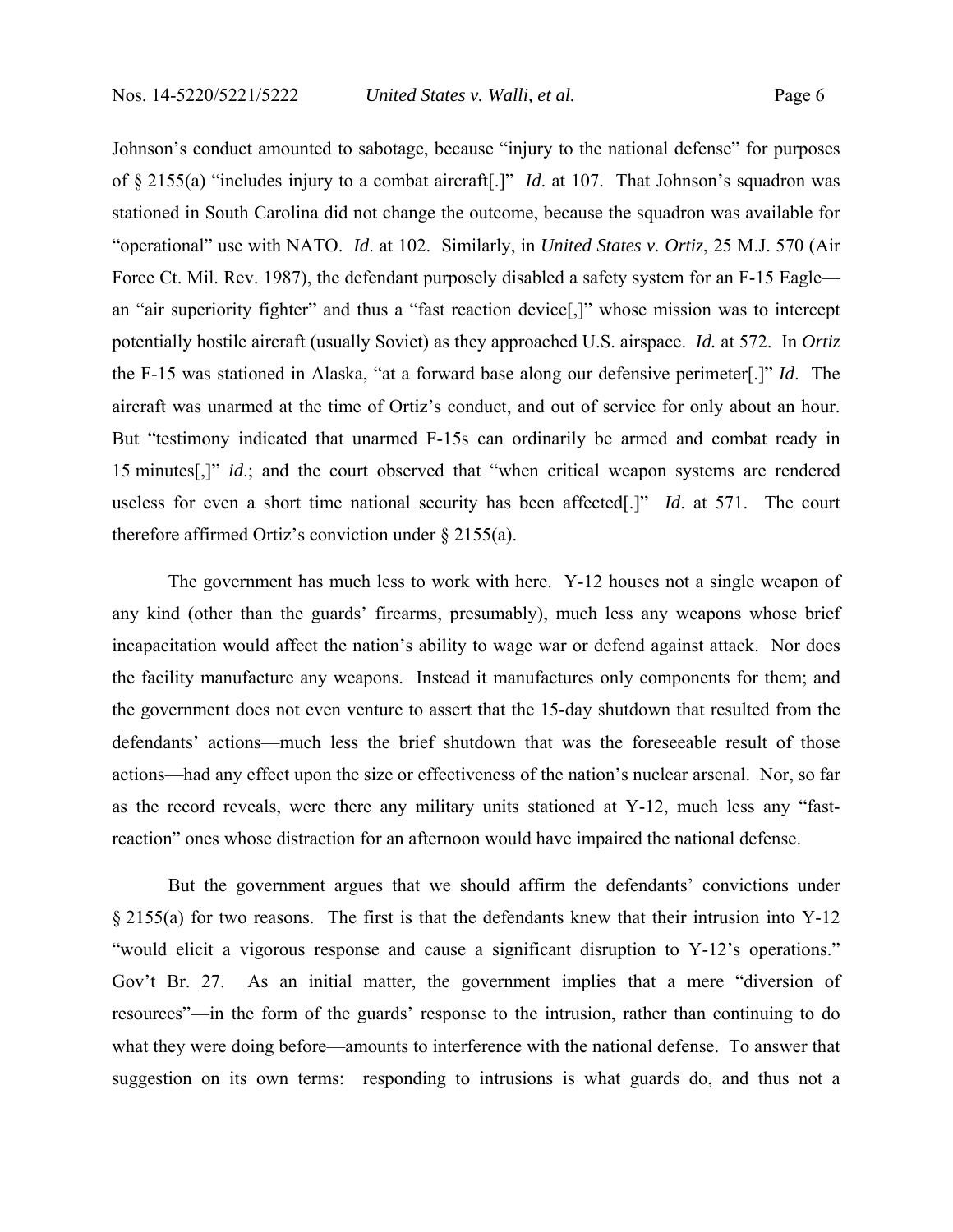"diversion" at all. None of the guards who responded to the defendants' intrusion were building bombs beforehand. And so far as resources are concerned, guards are a sunk cost once hired (as these security guards were, by a private contractor) or assigned (as military police are). To say that these guards were diverted from their duties is like saying a pilot is diverted from his duties when he flies a plane. Nor, contrary to the government's suggestion, would there have been any effect on the national defense if the guards had shot the defendants during the course of their entry into Y-12.

 The government's main argument in support of its disruption theory, however, is that the defendants knew that their actions were practically certain to shut down Y-12 for some period of time. The government does not specify what it thinks that foreseeable period was, though it concedes that the period was shorter than the 15 days that in fact resulted as the government investigated its own (unforeseen) security failures in connection with the incident. But suppose that the defendants knew that Y-12 was practically certain to shut down for as long as a week. That shutdown itself would not be enough to show that the defendants knew their actions were likely to interfere with the national defense. Instead, the government would need to show that the defendants knew that a weeklong shutdown of Y-12 would impair the nation's ability *to wage war or defend against attack*. The government has not made that showing, or even tried.

 The two cases upon which the government relies—the Tenth Circuit's decision in *Platte*, and the Eighth Circuit's in *Kabat*, both of which involved nuclear-weapons protestors*—*provide a study in contrast. One contrast in particular: the facilities in both cases were military-operated *nuclear missile facilities*, which, as the court pointedly observed in *Platte*, were required to launch their missiles within 15 minutes of a Presidential order to do so. 401 F.3d at 1178. In *Platte*, the defendants were found atop the concrete blast doors of a Minuteman III intercontinental missile, holding black bags that responding military police thought might contain explosives. *Id.* at 1179-81. A Lieutenant Colonel testified that it would have been unwise to launch the missile in those circumstances. *Id.* at 1180-81. In *Kabat*, the defendants likewise reached the blast doors of a Minuteman missile, which they damaged with a rented jackhammer and compressor. 797 F.2d at 582. They also damaged three radar devices. *Id*. Even a brief disruption of those facilities' operations would have grievously impaired the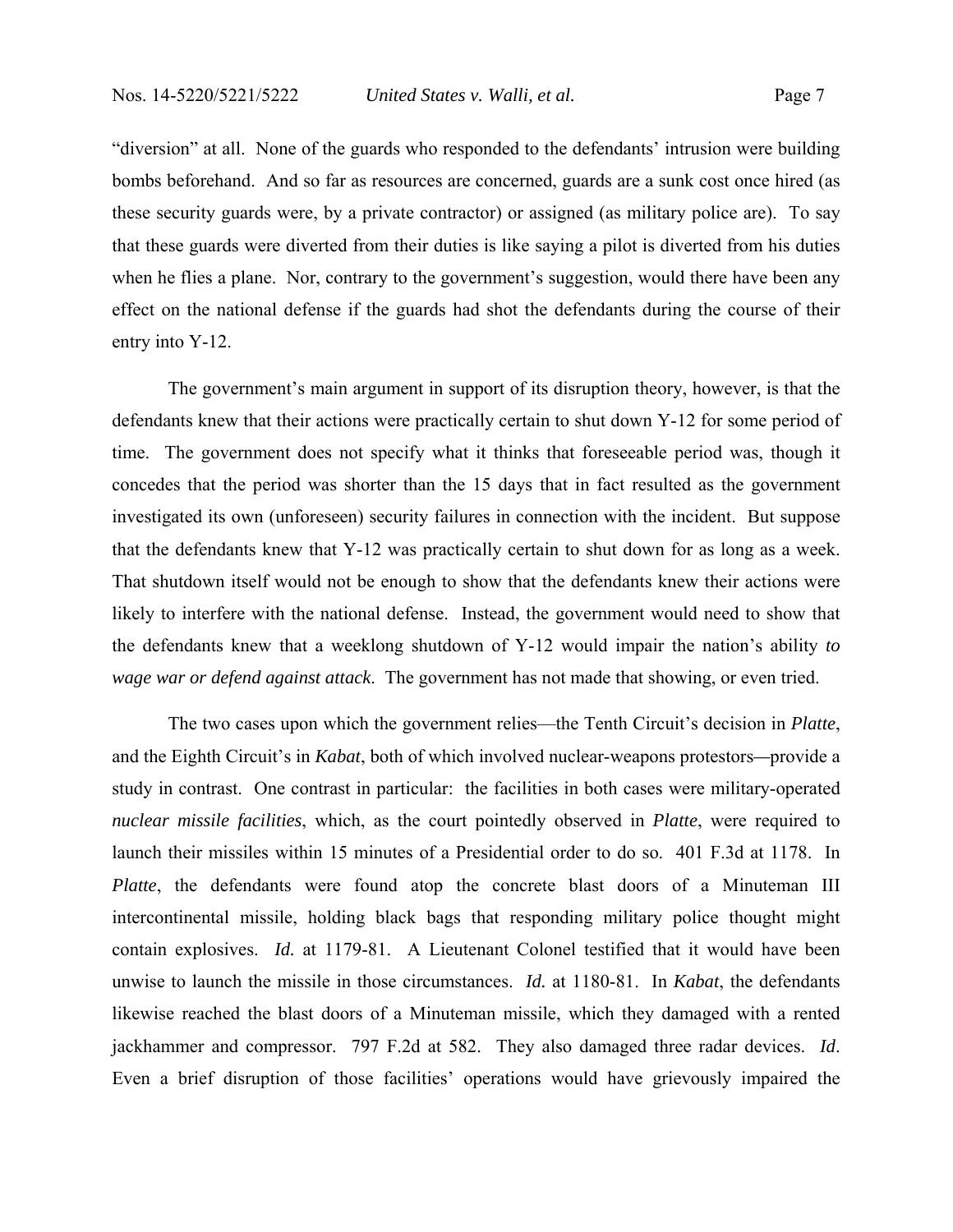nation's ability to attack and defend. (Imagine, for example, if Soviet infiltrators had similarly disrupted the facilities' operations in the minutes before a Soviet first strike.) Hence these cases are like *Ortiz* writ large.

 That the defendants in *Kabat* and *Platte* also hung banners and splashed blood, as the defendants did here, does not make this case like those for purposes of  $\S 2155(a)$ . What matters, for purposes of the Sabotage Act, is not so much the nature of the defendants' actions, as it is the foreseeable effect of those actions on the nation's ability to attack or defend. And in that determination the purpose of the incapacitated weapon or facility (or even resource, if a defendant restricted the government's access to it) is critical. A defendant who slashes the tires of an F-15 at a perimeter base in Alaska is guilty of sabotage; a defendant who does the same thing to an F-15 on display at the National Air Force Museum in Dayton is not.

That said, § 2155(a) does not require that the defendants' actions be practically certain to affect the national defense immediately or within a certain time. When proving intent based on practical certainty, however, the government must prove that the defendant knew that his actions were practically certain to have some effect on the national defense at some time. And so far as the record shows here, the defendants' actions in this case had zero effect, at the time of their actions or anytime afterwards, on the nation's ability to wage war or defend against attack. Those actions were wrongful, to be sure, and the defendants have convictions for destruction of government property as a result of them. But the government did not prove the defendants guilty of sabotage.

That is not to say, of course, that there is nothing a defendant could do at Y-12 that would violate § 2155(a). If a defendant blew up a building used to manufacture components for nuclear weapons, for example, and thereby prevented the timely replacement of weapons in the nation's arsenal, the government surely could demonstrate an adverse effect on the nation's ability to attack or defend—and, more to the point, that the defendant knew that his actions were practically certain to have that effect. But vague platitudes about a facility's "crucial role in the national defense" are not enough to convict a defendant of sabotage. And that, in the last analysis, is all the government offers here.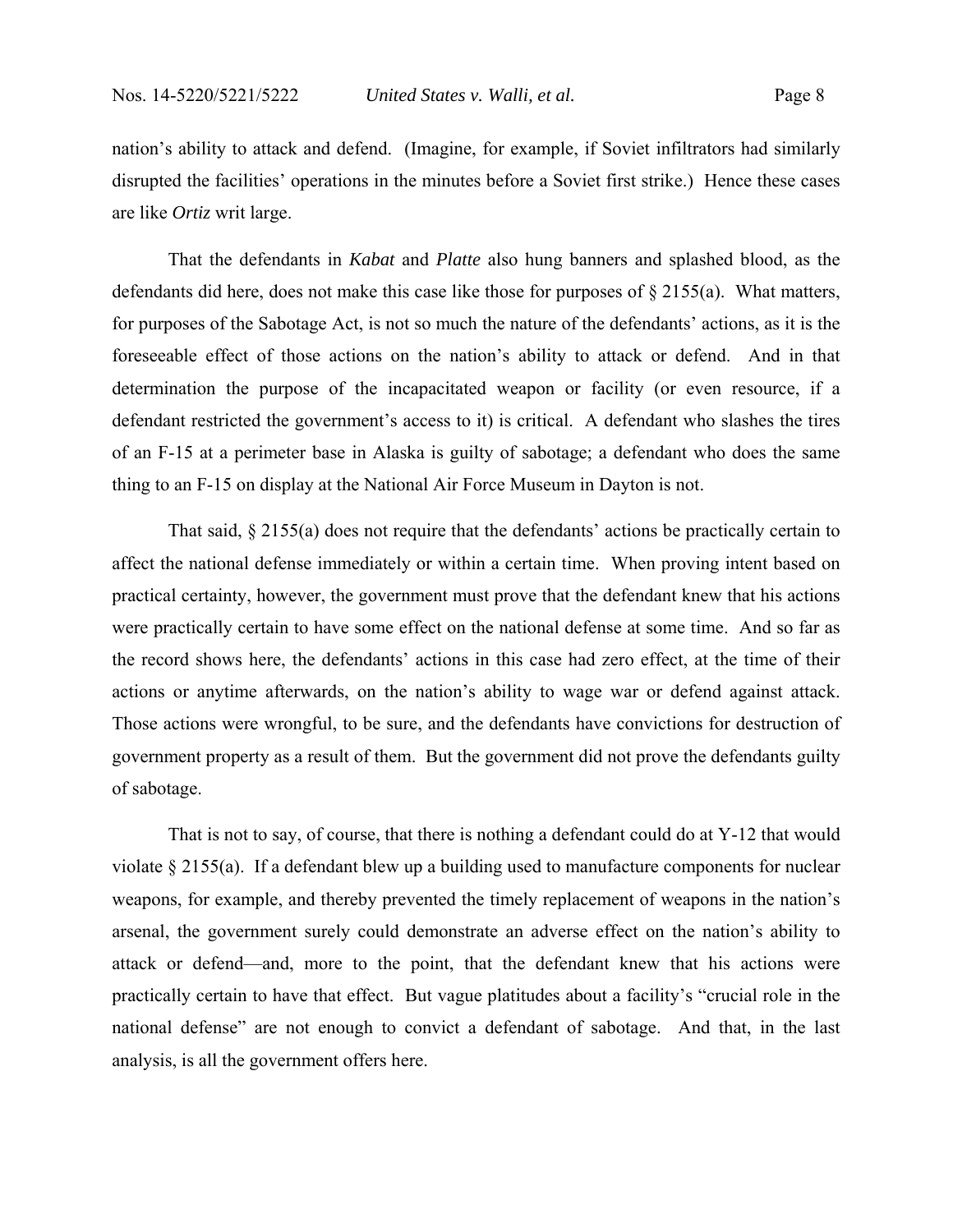The government separately argues that the defendants' statements show that they consciously desired that their actions would interfere with the national defense. Specifically, Boertje-Obed stated in a jailhouse call that he sought to "oppos[e] nuclear weapons directly ... through direct action." He also said he had hoped for a "transformation response" to the intrusion. Walli said that he wanted the United States to "disarm" its nuclear weapons, and that Y-12 was a "terrorist site." And Rice said she broke into Y-12 to "begin the work of disarmament." These statements, the government says, show that the defendants entered Y-12 "to further their goal of nuclear disarmament[,]" which if realized would interfere with the national defense.

The government mistakes motive for intent. "Motive is what prompts a person to act or fail to act." *United States v. Harvey*, 653 F.3d 388, 396 (6th Cir. 2011). In contrast, "[i]ntent refers only to the state of mind with which the act is done or omitted." *Id.* The distinction is one of immediacy—not in a temporal sense, but in the sense of the defendant's purposes. When T.E. Lawrence shot a wounded comrade before the enemy could take him prisoner (as he did more than once), his immediate purpose, and thus his intent, was to kill the man; but Lawrence's purpose beyond that, and thus his motive, was to spare the man likely torture before the enemy killed the man anyway. Here, the specific acts that the defendants must have taken "with intent to . . . interfere with . . . the national defense" are the acts that satisfy the other element of § 2155(a)—namely, the acts that "injure[d] . . . national-defense premises[,]" which is to say the acts that injured Y-12. Those acts were those of cutting through four layers of fences and then hanging banners, splashing blood, spray-painting slogans, and so on outside the HEUMF building.

The question, then, is whether the defendants consciously meant to interfere with the nation's ability to attack or defend when they engaged in those actions. No rational jury could find that the defendants had that intent when they cut the fences; they did not cut them to allow al Qaeda to slip in behind. Nor could a rational jury find that the defendants had that intent when they engaged in their protest activities outside the HEUMF. True, their ultimate goal in engaging in those activities was to advance the cause of disarmament, by persuading Y-12's employees to abandon their pursuits there. But "the ultimate end" that "compel[s] the defendant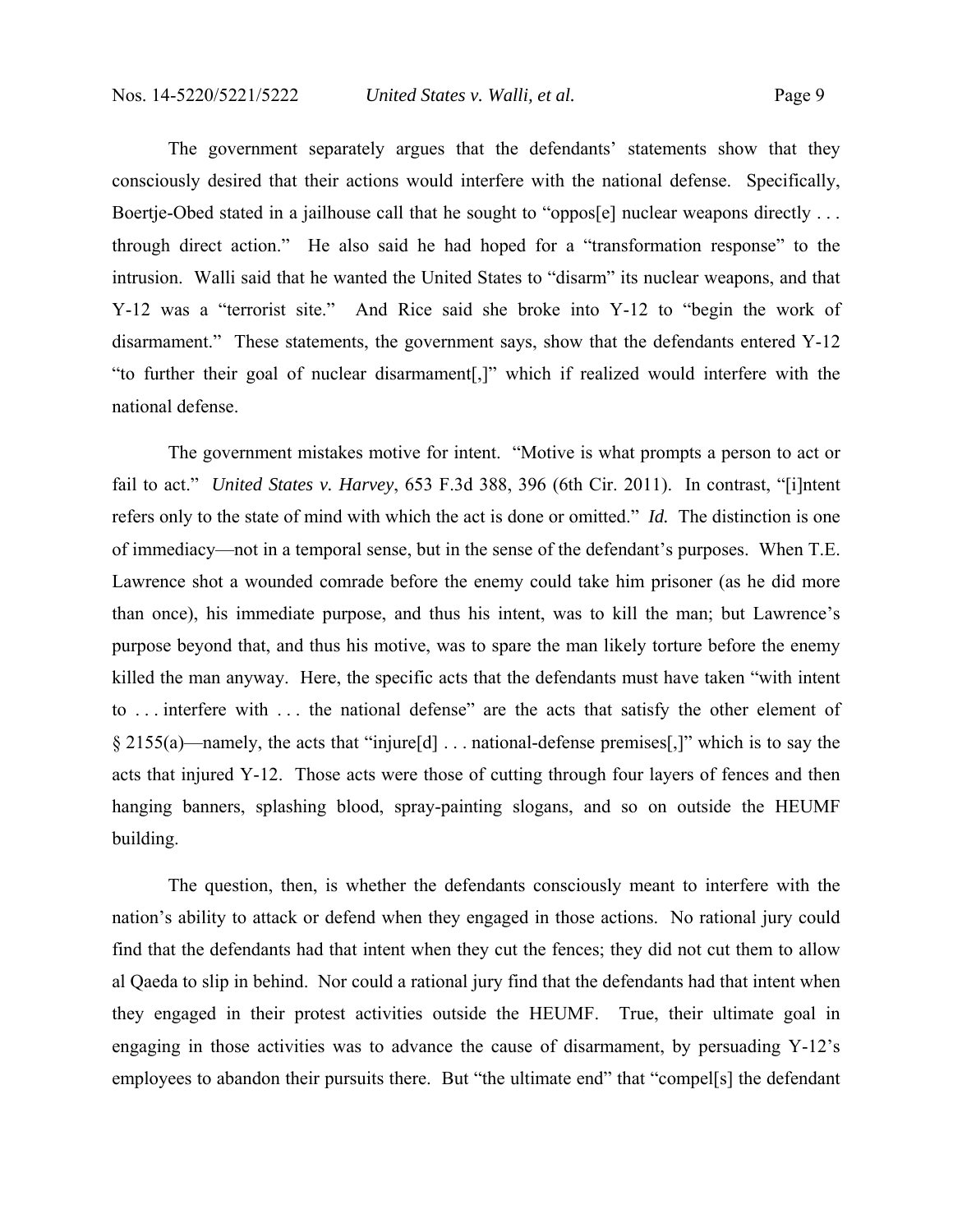to act . . . is more properly labeled a 'motive.'" *Kabat*, 797 F.2d at 587. And the defendants' immediate purpose in hanging the banners themselves, and in otherwise erecting their shrine outside the HEUMF, was simply to protest.

On this point *Kabat* again provides a contrast. There, the court held, the defendants had consciously desired to interfere with the national defense not because they engaged in some of the same activities the defendants engaged in here—hanging banners and singing hymns, *Id.* at 582—but because they also brought a jackhammer and compressor that they used to assault the missile silo's concrete lid. And they did so, Carl Kabat testified, in an "'attempt[] to actually disarm in every way possible, everything that we could do that would render this weapon unusable was done to the best of our humble and whatever ability.'" *Id*. at 585. By their own admission, then, the defendants in *Kabat* operated the jackhammer with the immediate purpose—however unlikely its realization might be—of reaching the missile and disarming it. The defendants here did nothing of the sort.

Finally, we reject the government's argument that the defendants intended to interfere with the national defense by seeking to create "bad publicity" for Y-12. First Amendment issues aside, it takes more than bad publicity to injure the national defense. The defendants' convictions under § 2155(a) must be reversed.

#### B.

 We make shorter work of the defendants' remaining two arguments, which the defendants say are grounds to vacate their convictions for injuring government property in violation of 18 U.S.C. § 1361. First, the defendants argue that the prosecutor engaged in misconduct when he referenced 9/11 during his closing argument. We review that claim de novo. *United States v. Lawrence*, 735 F.3d 385, 432 (6th Cir. 2013). The prosecutor made that reference only in response to the defendants' argument to the jury that their actions were ultimately beneficial to Y-12 because they led to security improvements there. (The prosecutor responded by saying that 9/11 remained a tragedy even though it led to security improvements in air travel.) Suffice it to say that we agree with the district court that there was no misconduct.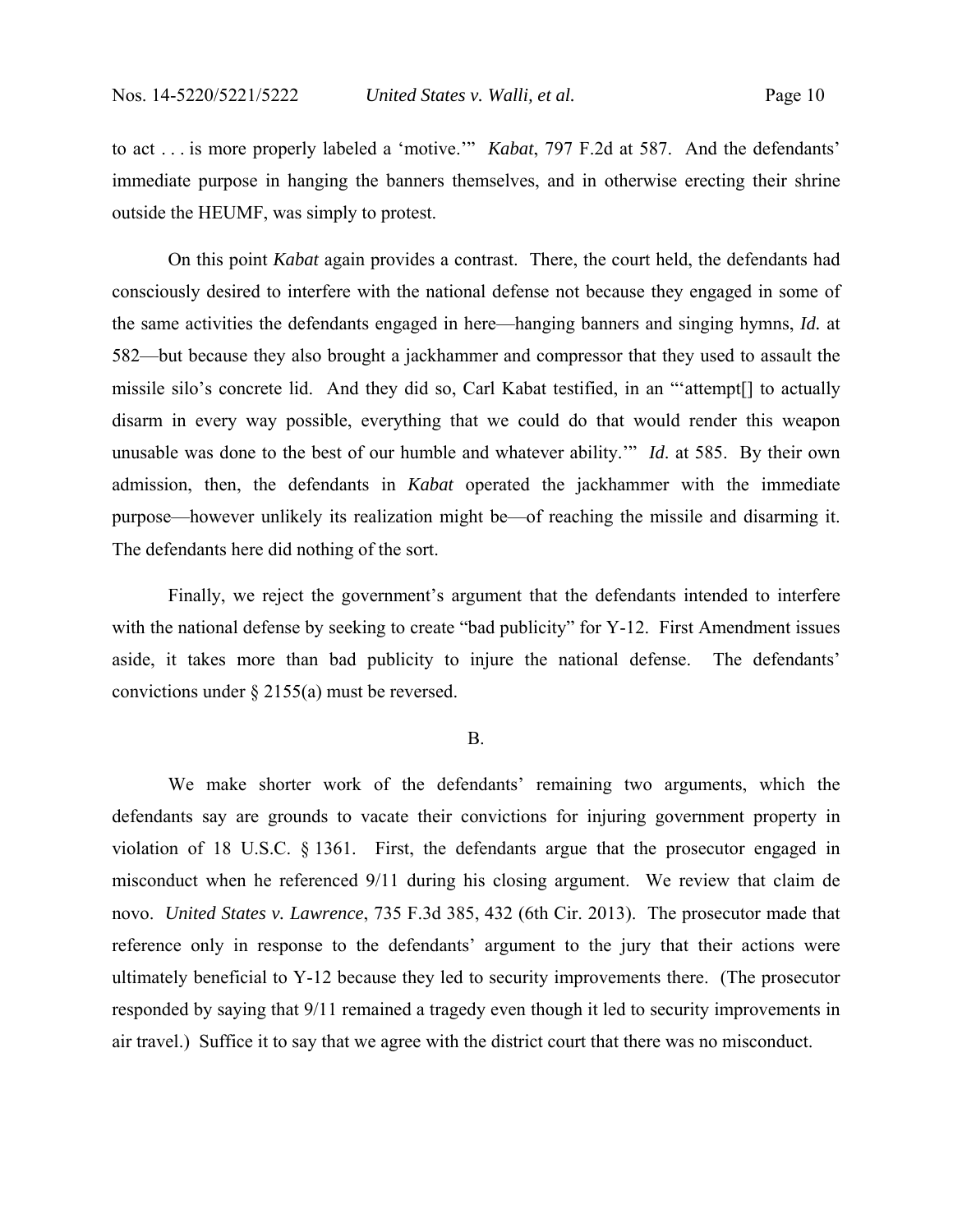Second, Walli and Boertje-Obed argue that the district court abused its discretion in admitting evidence of their prior convictions (for injuring government property in violation of § 1361) for impeachment purposes under Federal Rule of Evidence 609. Having reviewed the testimony of both defendants, however, we conclude that the references to their prior convictions were minimal in their impeachment value and prejudicial effect alike. Moreover, in each instance the district court immediately gave a proper limiting instruction, which minimized any prejudice still further. *See, e.g., United States v. Bender*, 265 F.3d 464, 471 (6th Cir. 2001). The district court did not abuse its discretion.

## C.

 Finally, we make an additional determination regarding the defendants' sentences for their § 1361 convictions, which were identical in length to their sentences for their now-reversed § 2155(a) convictions. "When considering a multiple-count criminal judgment that produced interdependent sentences, we may vacate all sentences even if only one is reversed on appeal." *United States v. Faulkenberry*, 614 F.3d 573, 590-91 (6th Cir. 2010) (internal quotation marks omitted). "We possess this supervisory power to vacate and remand even when the parties do not challenge the defendant's sentences." *Id.* (internal quotation marks omitted). Here, the defendants' sentences were plainly interdependent, since their convictions were grouped under U.S.S.G. § 3D1.4 for purposes of calculating their guidelines ranges. *Cf. United States v. Lawson*, 535 F.3d 434, 446 (6th Cir. 2008). Indeed it appears that the guidelines ranges for their § 1361 convictions on remand will be substantially less than their time already served in federal custody. We will therefore vacate their sentences for the § 1361 convictions.

\* \* \*

We reverse the defendants' convictions under 18 U.S.C. § 2155, affirm their convictions under 18 U.S.C § 1361, and remand their cases for entry of a judgment of acquittal in favor of each defendant on the  $\S 2155(a)$  counts and for resentencing on the  $\S 1361$  counts.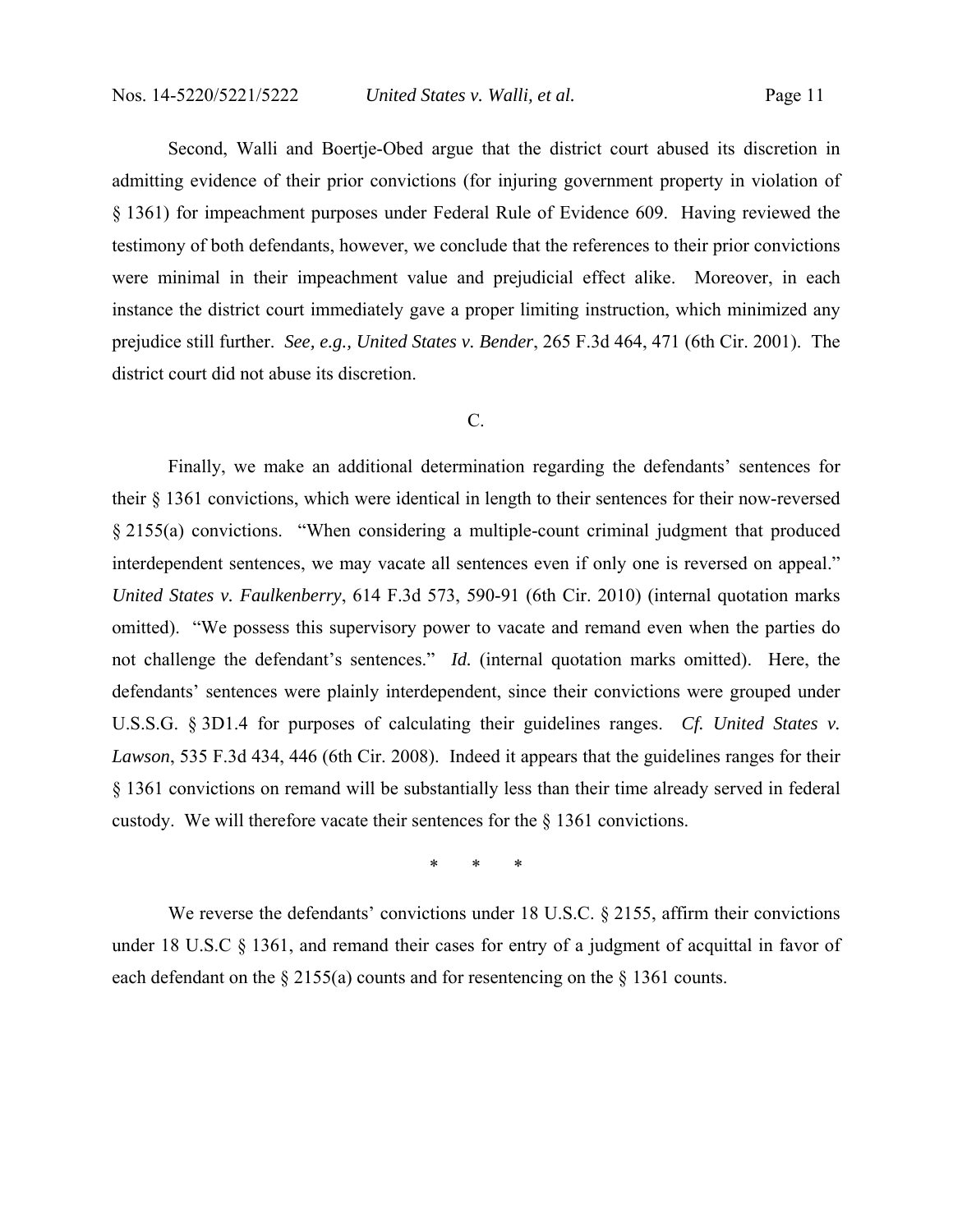### **DISSENT**

 $\frac{1}{2}$  ,  $\frac{1}{2}$  ,  $\frac{1}{2}$  ,  $\frac{1}{2}$  ,  $\frac{1}{2}$  ,  $\frac{1}{2}$  ,  $\frac{1}{2}$  ,  $\frac{1}{2}$  ,  $\frac{1}{2}$ 

 $\frac{1}{2}$  ,  $\frac{1}{2}$  ,  $\frac{1}{2}$  ,  $\frac{1}{2}$  ,  $\frac{1}{2}$  ,  $\frac{1}{2}$  ,  $\frac{1}{2}$  ,  $\frac{1}{2}$  ,  $\frac{1}{2}$ 

BOGGS, Circuit Judge, dissenting. The majority in this case correctly states that defendants may be convicted under the Sabotage Act on either of two theories:

(1) They specifically intended to interfere with or obstruct the national defense or;

(2) They undertook acts knowing that it was practically certain that such interference or obstruction would take place.

However, I part company with the majority, and therefore respectfully dissent, because I believe that a rational jury could convict defendants on the first theory. The issue of intent was specifically presented to the jury, and I believe that the jury rationally applied the correct legal instruction that it was given (Was it "the defendant's conscious desire or purpose to . . . cause a certain result . . . .").

Further, as the majority correctly states at page 4, a defendant can intend a result "if he consciously desires it as a result of the prohibited action." The majority seems to have no quarrel with the instruction quoted above.

I fear that the majority imports a "de minimis" exception into the statute and orders the defendants' acquittal under a "no (or very little) harm, no foul" theory that the statute does not support.

While courts in the relevant precedent cases have found (with some straining, in my opinion) some relatively immediate tactical effect on operational military activities, that is not what the statute requires. In the classic example of sabotage—destroying a pallet load of artillery shells at the factory—I would not read § 2155 to require some indication of where those shells were headed or how many shells were available in the supply chain.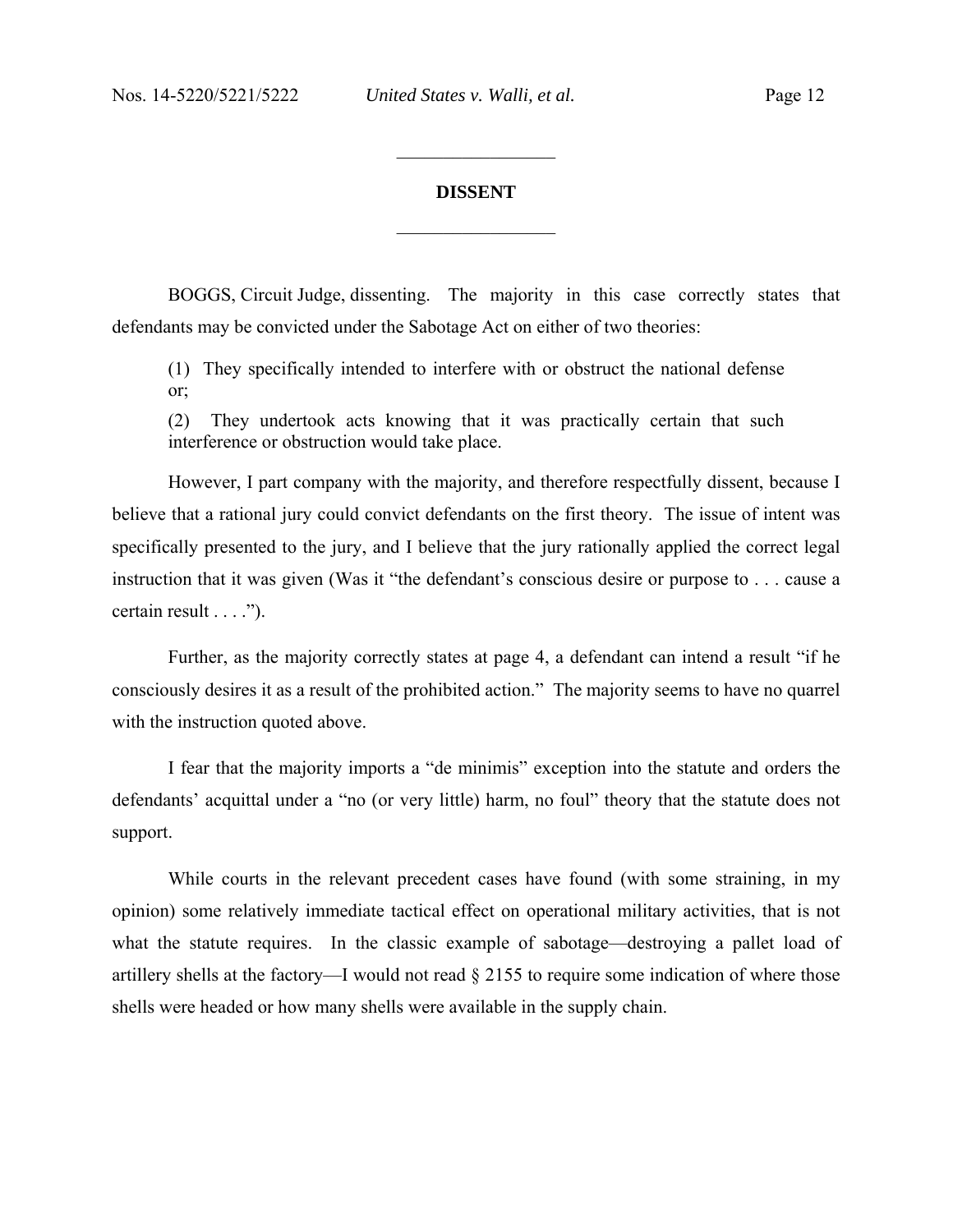To be sure, in the context of America's massive defense-industrial establishment, there is low risk of the tragedy described in Kipling's poem, "Epitaphs of the War: Batteries Out of Ammunition"

> If any mourn us in the workshop, say We died because the shift kept holiday.

Therefore, it may seem a bit overblown in our case, and in all of the cited cases, to say that the actions of the defendants would "interfere with or obstruct the national defense."

Nonetheless, the statute does not require some particular amount of interference or obstruction, and the tactical effects that the majority points to as distinguishing precedent cases from this one are illusory. Does anyone really believe that, if a missile launch had actually been required in the *Platte* case, that the protestors sitting on the silo lid would not simply have been blown away or that in the *Ortiz* case, there was an actual shortage of planes available? In our case, the jury heard evidence that the defendants here desired to interfere with the operations of the Highly-Enriched Uranium Material Facility exactly because it was involved in the manufacturing chain leading to the production of nuclear weapons. Nuclear weapons require highly-enriched uranium. The facility stores and makes available highly-enriched uranium and other nuclear-weapons components, even though its uranium stores were not being used for manufacturing weapons right now. Interference with the facility has the potential to obstruct the production of nuclear weapons.

In just the same way, obstructing a train carrying completed weapons to a submarine base may appear quite minimal and even quixotic – if the submarine goes to sea with twenty-three nuclear missiles instead of twenty-four, or if an extra half hour is required to move the train after removing the obstructers, it seems like pretty small beer. On the other hand, it is obviously obstructive.

The majority's rather casual statement at pages 6–7 that there is no effect on the national defense when there is an intrusion onto a (supposedly) highly secure military facility because "responding to intrusions is what guards do" and there would not "have been any effect on the national defense [even] if the guards had shot the defendants" seems somewhat overdone. If infiltrators invades an artillery-shell factory and, before reaching their target, are intercepted and